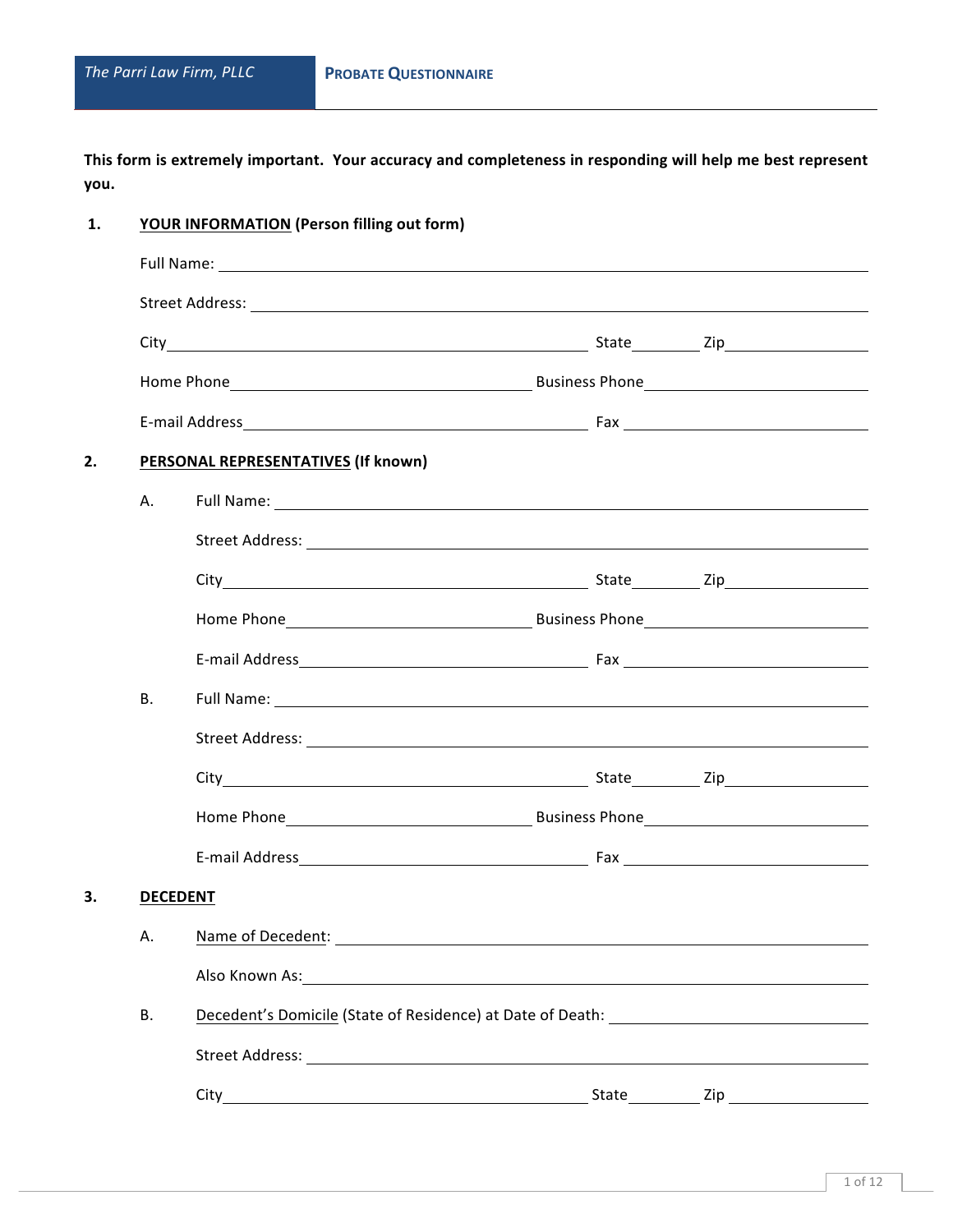|--|

|    |                                                                          | Place of Decedent's Death Lawrence and Contract and Contract and Contract and Contract and Contract and Contract and                                                                                                           |
|----|--------------------------------------------------------------------------|--------------------------------------------------------------------------------------------------------------------------------------------------------------------------------------------------------------------------------|
|    | Approximate Date Decedent Became a Florida Resident                      |                                                                                                                                                                                                                                |
|    |                                                                          |                                                                                                                                                                                                                                |
| D. |                                                                          |                                                                                                                                                                                                                                |
|    |                                                                          |                                                                                                                                                                                                                                |
|    |                                                                          |                                                                                                                                                                                                                                |
| E. | <b>Important Numbers:</b>                                                |                                                                                                                                                                                                                                |
|    |                                                                          |                                                                                                                                                                                                                                |
|    |                                                                          | Dates of Service <b>Example 28 Islams</b> Branch of Service <b>Branch</b> Service <b>Branch</b> Service                                                                                                                        |
|    | <b>DECEDENT'S SPOUSE</b>                                                 | If Decedent's spouse is different than the Personal Representative above, furnish the following                                                                                                                                |
|    | information:                                                             | Full Name of Spouse: with the control of the control of the control of the control of the control of the control of the control of the control of the control of the control of the control of the control of the control of t |
|    |                                                                          |                                                                                                                                                                                                                                |
|    |                                                                          |                                                                                                                                                                                                                                |
|    |                                                                          | Home Phone <b>Example 2018</b> 2019 2019 2021 2022 2023 2024 2022 2023 2024 2022 2023 2024 2022 2023 2024 2022 2023 20                                                                                                         |
|    |                                                                          |                                                                                                                                                                                                                                |
|    | <b>PRIOR MARRIAGES</b>                                                   |                                                                                                                                                                                                                                |
|    | in which such marriage was terminated (i.e., divorce, death, annulment): | Provide the names and addresses of all other persons to whom decedent was married, date and manner                                                                                                                             |
|    |                                                                          |                                                                                                                                                                                                                                |
|    |                                                                          |                                                                                                                                                                                                                                |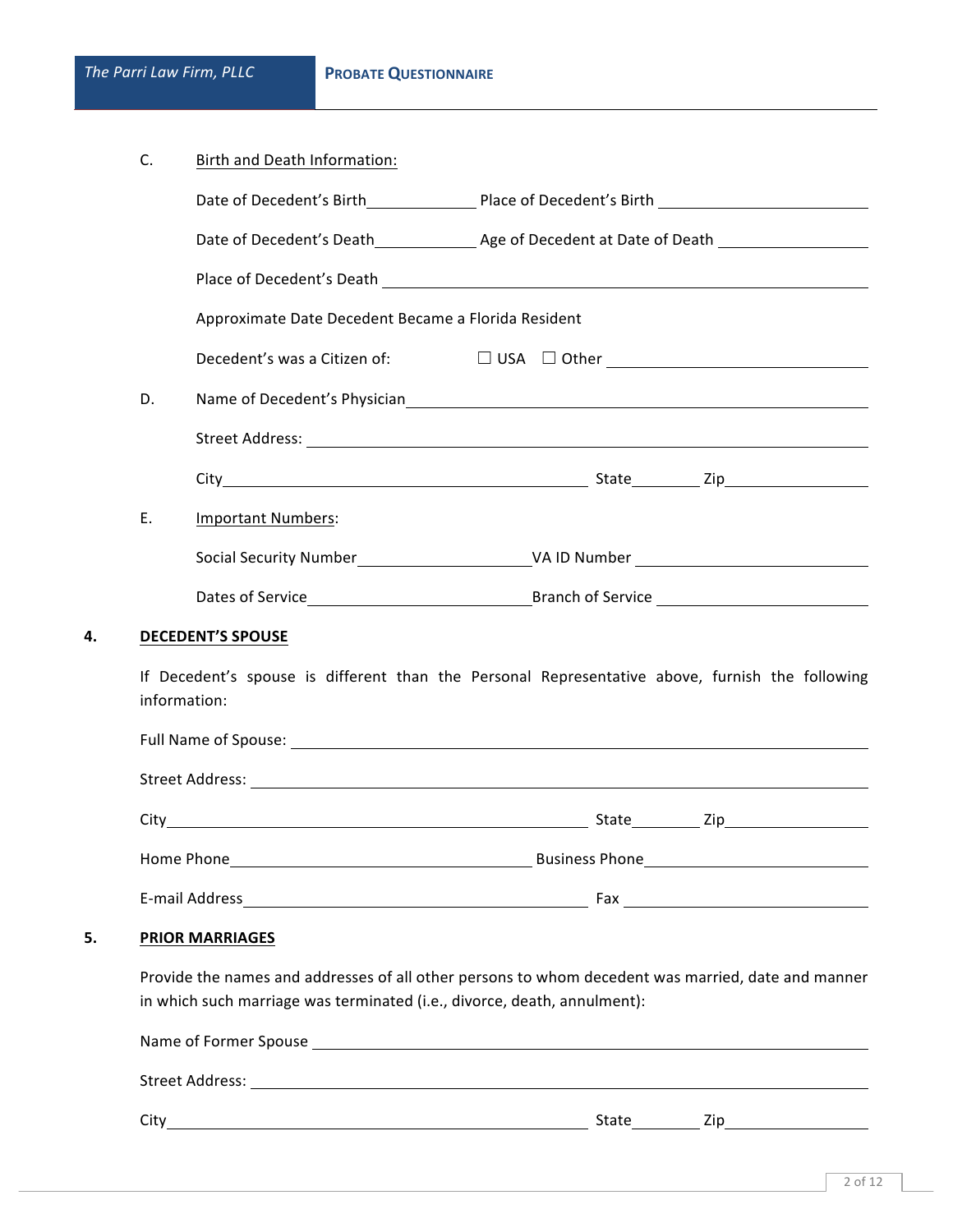|           |                                                     | Marriage was Terminated by: $\square$ Divorce $\square$ Death - Date of Death $\square$ Annulment        |  |
|-----------|-----------------------------------------------------|----------------------------------------------------------------------------------------------------------|--|
| 6.        | <b>DECEDENT'S CHILDREN (if applicable)</b>          |                                                                                                          |  |
| А.        |                                                     | Name of Child <u>Communications</u> and Child                                                            |  |
|           |                                                     |                                                                                                          |  |
|           |                                                     |                                                                                                          |  |
|           |                                                     |                                                                                                          |  |
|           |                                                     |                                                                                                          |  |
| <b>B.</b> |                                                     | Name of Child <u>Communication</u>                                                                       |  |
|           |                                                     |                                                                                                          |  |
|           |                                                     |                                                                                                          |  |
|           |                                                     |                                                                                                          |  |
|           |                                                     |                                                                                                          |  |
| C.        |                                                     | Name of Child <b>Child Commission Child Commission Commission Commission Child Commission Commission</b> |  |
|           |                                                     |                                                                                                          |  |
|           |                                                     |                                                                                                          |  |
|           |                                                     |                                                                                                          |  |
|           |                                                     |                                                                                                          |  |
| D.        |                                                     |                                                                                                          |  |
|           |                                                     |                                                                                                          |  |
|           |                                                     |                                                                                                          |  |
|           |                                                     |                                                                                                          |  |
|           |                                                     |                                                                                                          |  |
|           | Did any of Decedent's children predecease Decedent? | $\Box$ Yes<br>$\square$ No                                                                               |  |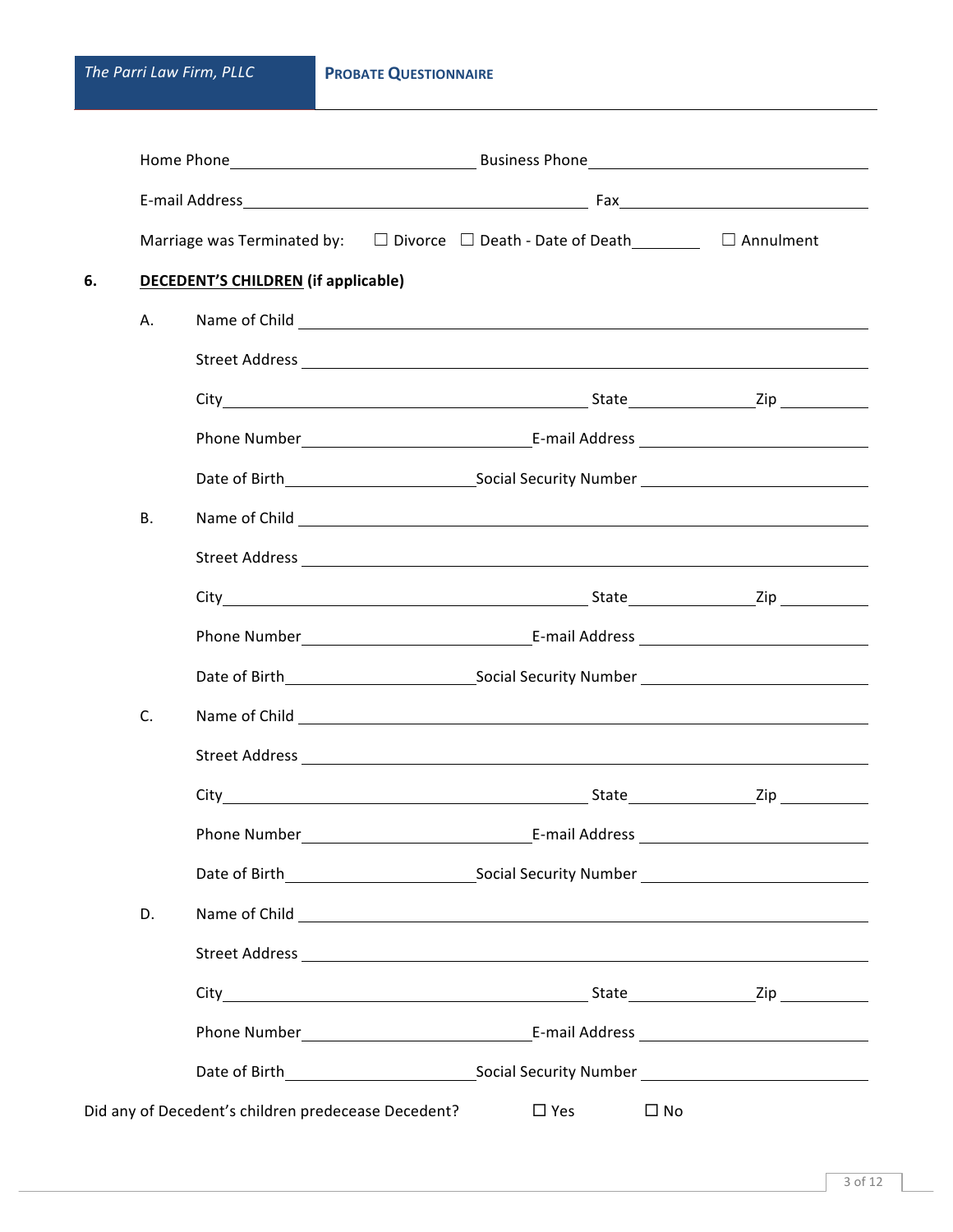If so, please list the child's name and the child's surviving children: 

If any are minors, list name of parent or legal guardian

## **7. DECEDENT'S FAMILY AND OTHERS DECEDENT INCLUDED IN WILL**

A. List the names of any persons included in the Will, other than Decedent's spouse or children:

|    | (1) |                                                                                                                                                                                                                                |                                  |  |
|----|-----|--------------------------------------------------------------------------------------------------------------------------------------------------------------------------------------------------------------------------------|----------------------------------|--|
|    |     |                                                                                                                                                                                                                                |                                  |  |
|    |     |                                                                                                                                                                                                                                |                                  |  |
|    |     |                                                                                                                                                                                                                                |                                  |  |
|    | (2) |                                                                                                                                                                                                                                |                                  |  |
|    |     |                                                                                                                                                                                                                                |                                  |  |
|    |     |                                                                                                                                                                                                                                |                                  |  |
|    |     |                                                                                                                                                                                                                                |                                  |  |
|    | (3) |                                                                                                                                                                                                                                |                                  |  |
|    |     |                                                                                                                                                                                                                                |                                  |  |
|    |     |                                                                                                                                                                                                                                |                                  |  |
|    |     |                                                                                                                                                                                                                                |                                  |  |
|    | (4) | Name and the state of the state of the state of the state of the state of the state of the state of the state of the state of the state of the state of the state of the state of the state of the state of the state of the s |                                  |  |
|    |     |                                                                                                                                                                                                                                |                                  |  |
|    |     |                                                                                                                                                                                                                                |                                  |  |
|    |     |                                                                                                                                                                                                                                |                                  |  |
| В. |     | Will Parents inherit? $\square$ Yes                                                                                                                                                                                            | $\Box$ No<br>If so, list parents |  |
|    | (1) | Name of Father Law and Contract and Contract and Contract and Contract and Contract and Contract and Contract and Contract and Contract and Contract and Contract and Contract and Contract and Contract and Contract and Cont |                                  |  |
|    |     |                                                                                                                                                                                                                                |                                  |  |
|    |     |                                                                                                                                                                                                                                |                                  |  |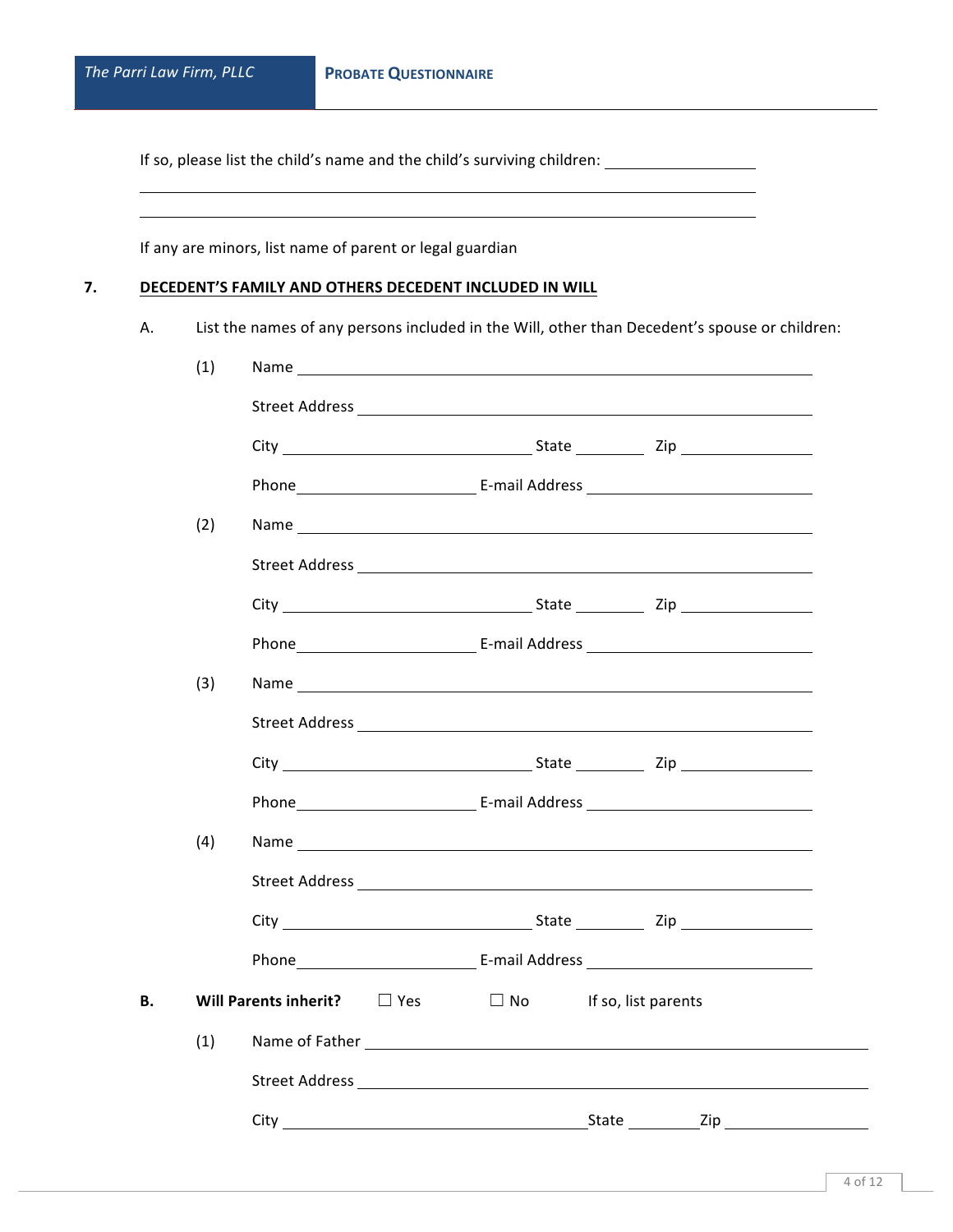|    |    | (2)               |                                                                                  |  |  |
|----|----|-------------------|----------------------------------------------------------------------------------|--|--|
|    |    |                   |                                                                                  |  |  |
|    |    |                   |                                                                                  |  |  |
|    |    |                   |                                                                                  |  |  |
|    | C. |                   | Will sibling(s) inherit? 9 Yes 9 No If so, list sibling(s)                       |  |  |
|    |    | (1)               |                                                                                  |  |  |
|    |    |                   |                                                                                  |  |  |
|    |    |                   |                                                                                  |  |  |
|    |    |                   |                                                                                  |  |  |
|    |    | (2)               |                                                                                  |  |  |
|    |    |                   |                                                                                  |  |  |
|    |    |                   |                                                                                  |  |  |
|    |    |                   |                                                                                  |  |  |
|    |    | (3)               |                                                                                  |  |  |
|    |    |                   |                                                                                  |  |  |
|    |    |                   |                                                                                  |  |  |
|    |    |                   |                                                                                  |  |  |
| 8. |    | <b>EMPLOYMENT</b> |                                                                                  |  |  |
|    |    |                   | Name of Decedent's Current or Former Employer __________________________________ |  |  |
|    |    |                   |                                                                                  |  |  |
|    |    |                   |                                                                                  |  |  |
|    |    |                   |                                                                                  |  |  |
|    |    |                   |                                                                                  |  |  |
|    |    |                   |                                                                                  |  |  |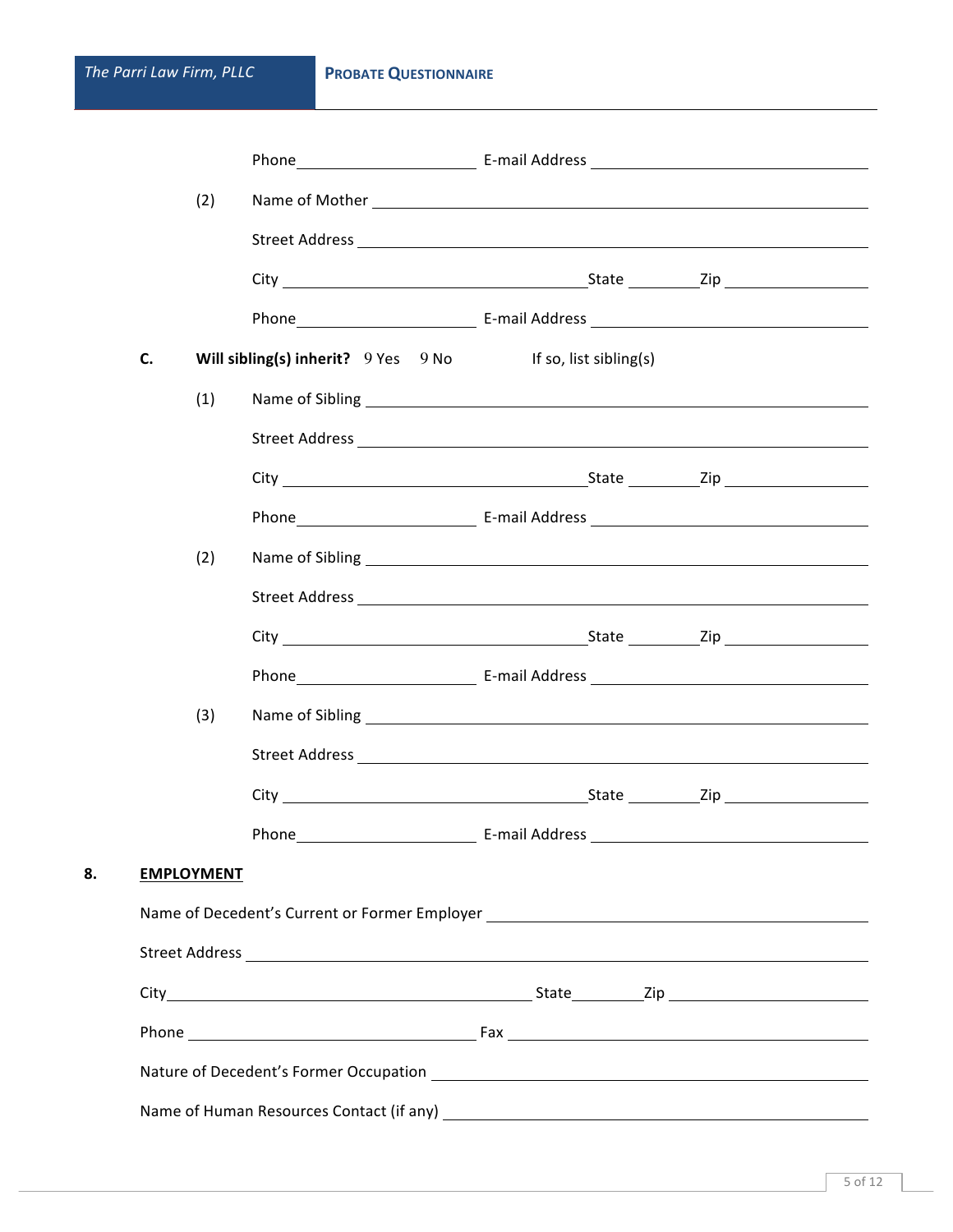# **9. EXPENSES OF DECEDENT'S LAST ILLNESS**

| <b>Name of Provider</b>                                                                                                                                                                                                             | <b>Address of Provider</b> | Amount | <b>Date Paid</b> |
|-------------------------------------------------------------------------------------------------------------------------------------------------------------------------------------------------------------------------------------|----------------------------|--------|------------------|
|                                                                                                                                                                                                                                     |                            |        |                  |
|                                                                                                                                                                                                                                     |                            |        |                  |
|                                                                                                                                                                                                                                     |                            |        |                  |
| DECEDENT'S ACCOUNTANT                                                                                                                                                                                                               |                            |        |                  |
|                                                                                                                                                                                                                                     |                            |        |                  |
|                                                                                                                                                                                                                                     |                            |        |                  |
|                                                                                                                                                                                                                                     |                            |        |                  |
|                                                                                                                                                                                                                                     |                            |        |                  |
|                                                                                                                                                                                                                                     |                            |        |                  |
| DECEDENT'S INSURANCE AGENT                                                                                                                                                                                                          |                            |        |                  |
|                                                                                                                                                                                                                                     |                            |        |                  |
| Street Address: <u>Alexander Street Address:</u> Alexander Street Address: Alexander Street Address: Alexander Street Address: Alexander Street Address: Alexander Street Address: Alexander Street Address: Alexander Street Addre |                            |        |                  |
|                                                                                                                                                                                                                                     |                            |        |                  |
|                                                                                                                                                                                                                                     |                            |        |                  |
|                                                                                                                                                                                                                                     |                            |        |                  |
| <b>DECEDENT'S STOCK BROKER</b>                                                                                                                                                                                                      |                            |        |                  |
| Name of Stock Broker                                                                                                                                                                                                                |                            |        |                  |
|                                                                                                                                                                                                                                     |                            |        |                  |
|                                                                                                                                                                                                                                     |                            |        |                  |
|                                                                                                                                                                                                                                     |                            |        |                  |
|                                                                                                                                                                                                                                     |                            |        |                  |
|                                                                                                                                                                                                                                     |                            |        |                  |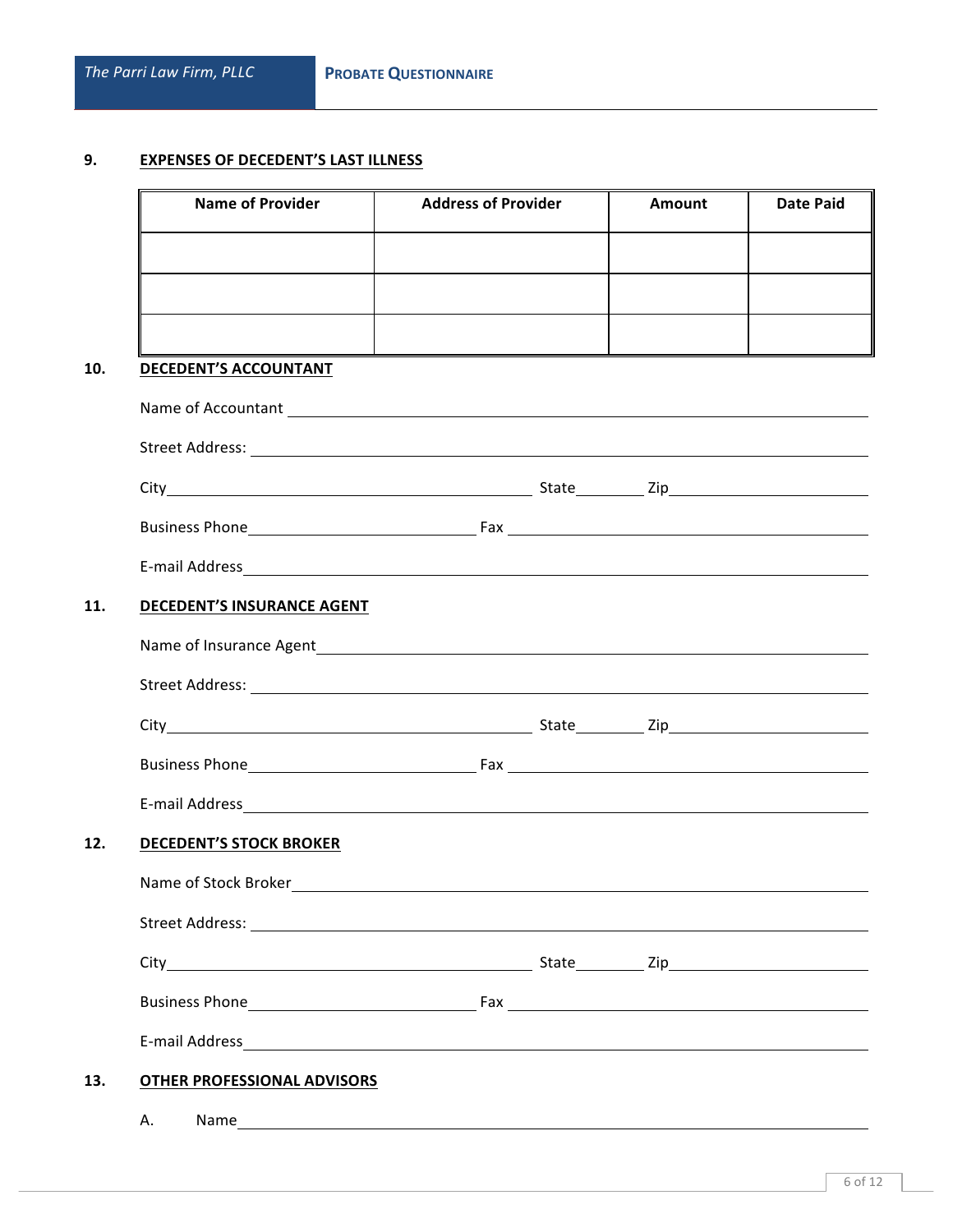**14.** 

| <b>B.</b>   |                         | Name                                                                                       |  |
|-------------|-------------------------|--------------------------------------------------------------------------------------------|--|
|             |                         |                                                                                            |  |
|             |                         |                                                                                            |  |
|             |                         |                                                                                            |  |
|             |                         |                                                                                            |  |
| $C_{\cdot}$ |                         |                                                                                            |  |
|             |                         |                                                                                            |  |
|             |                         |                                                                                            |  |
|             |                         |                                                                                            |  |
|             |                         |                                                                                            |  |
|             | <b>OUTSTANDING DEBT</b> |                                                                                            |  |
| А.          |                         |                                                                                            |  |
|             |                         |                                                                                            |  |
|             | $City$ <sub>—</sub>     | State________________ Zip __                                                               |  |
|             |                         |                                                                                            |  |
|             |                         |                                                                                            |  |
| <b>B.</b>   |                         | Name of Creditor <u>and Communications</u> and Communications are the contract of Creditor |  |
|             |                         |                                                                                            |  |
|             |                         |                                                                                            |  |
|             |                         |                                                                                            |  |
|             |                         |                                                                                            |  |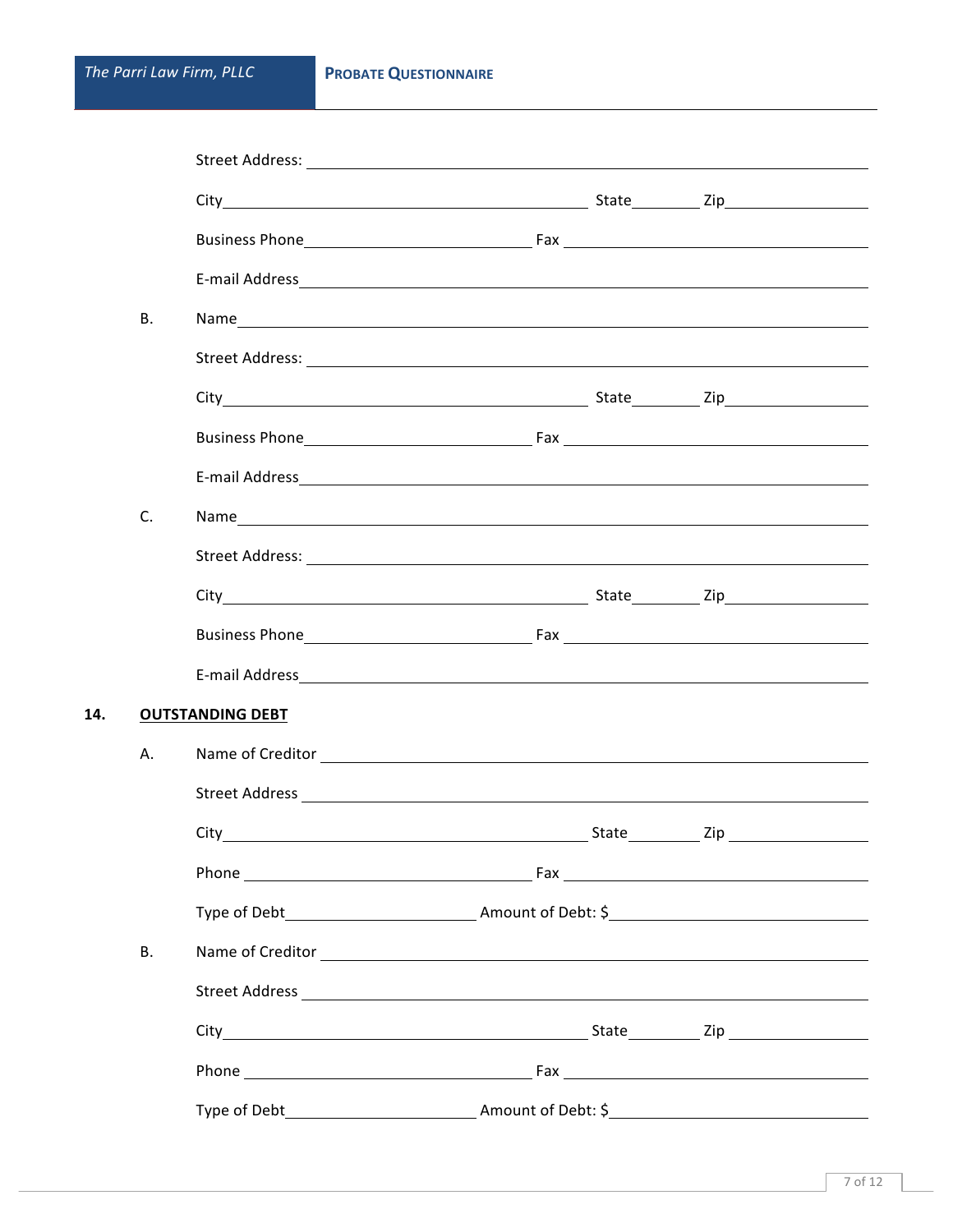|     | C. |                                                 |                                                                                                  |  |
|-----|----|-------------------------------------------------|--------------------------------------------------------------------------------------------------|--|
|     |    |                                                 |                                                                                                  |  |
|     |    |                                                 |                                                                                                  |  |
|     |    |                                                 |                                                                                                  |  |
|     |    |                                                 |                                                                                                  |  |
| 15. |    | <b>REAL ESTATE</b>                              |                                                                                                  |  |
|     |    | Addresses of All Real Estate Owned by Decedent: |                                                                                                  |  |
|     | Α. |                                                 |                                                                                                  |  |
|     |    |                                                 |                                                                                                  |  |
|     |    |                                                 |                                                                                                  |  |
|     | В. |                                                 |                                                                                                  |  |
|     |    |                                                 |                                                                                                  |  |
|     |    |                                                 |                                                                                                  |  |
|     | C. |                                                 |                                                                                                  |  |
|     |    |                                                 |                                                                                                  |  |
|     |    |                                                 |                                                                                                  |  |
|     | D. |                                                 |                                                                                                  |  |
|     |    |                                                 |                                                                                                  |  |
|     |    |                                                 |                                                                                                  |  |
| 16. |    |                                                 | Financial Institutions: Banks accounts/Certificates of Deposits (please attach latest statement) |  |
|     | А. |                                                 |                                                                                                  |  |
|     |    |                                                 |                                                                                                  |  |
|     |    |                                                 |                                                                                                  |  |
|     |    |                                                 |                                                                                                  |  |
|     | В. | Name                                            | Type of Account                                                                                  |  |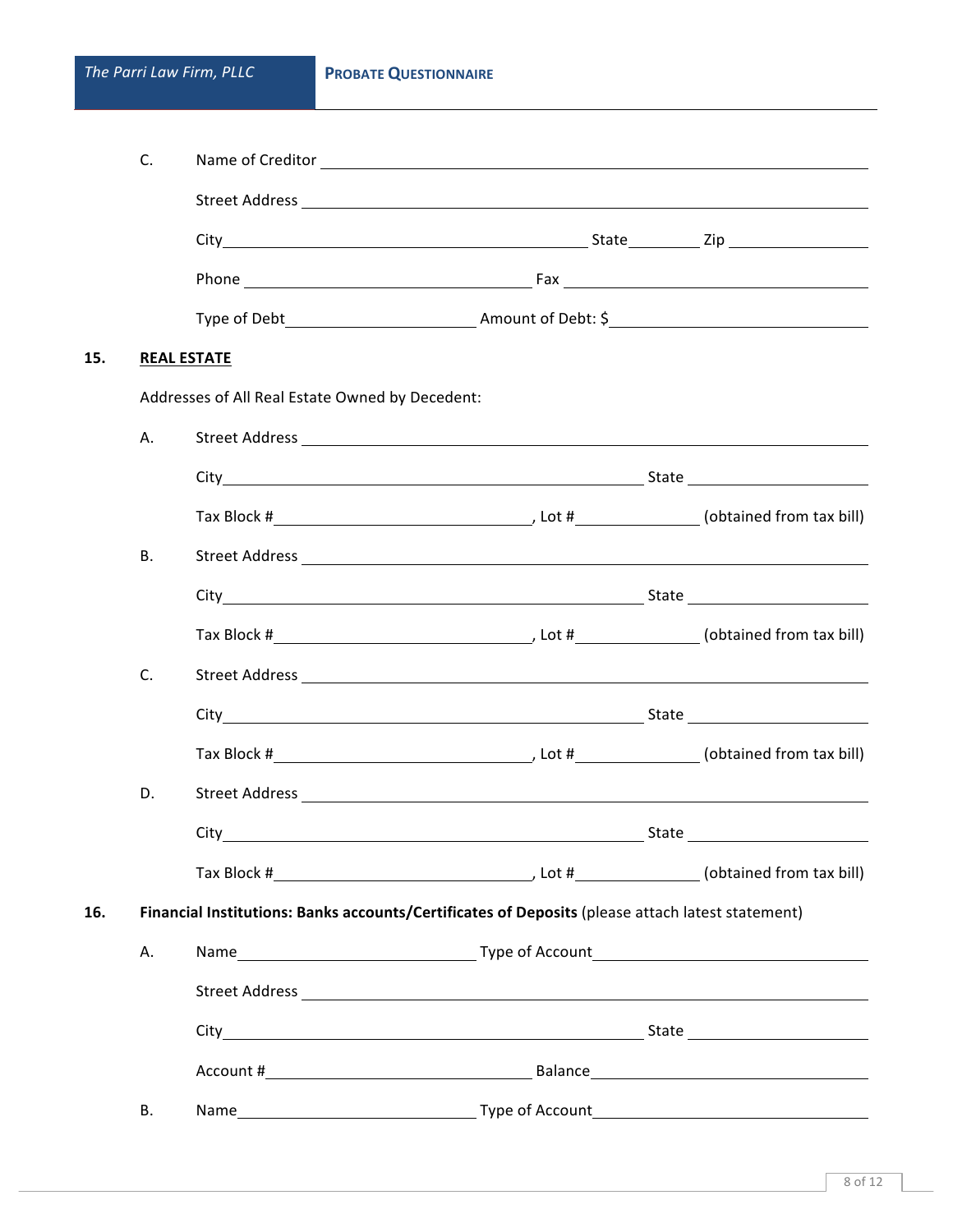**18. Bonds**

|     | C.           |                                                                                                                                                                                                                                      |       |  |
|-----|--------------|--------------------------------------------------------------------------------------------------------------------------------------------------------------------------------------------------------------------------------------|-------|--|
|     |              |                                                                                                                                                                                                                                      |       |  |
|     |              |                                                                                                                                                                                                                                      |       |  |
|     |              |                                                                                                                                                                                                                                      |       |  |
|     | D.           |                                                                                                                                                                                                                                      |       |  |
|     |              |                                                                                                                                                                                                                                      |       |  |
|     |              |                                                                                                                                                                                                                                      |       |  |
|     |              |                                                                                                                                                                                                                                      |       |  |
| 17. |              | <b>Stocks</b> (Please attach latest statement)                                                                                                                                                                                       |       |  |
|     | А.           |                                                                                                                                                                                                                                      |       |  |
|     |              | Name(s) on Certificate <b>Mateur Controllering Controllering Controllering Controllering Controllering Controllering Controllering Controllering Controllering Controllering Controllering Controllering Controllering Controlle</b> |       |  |
|     | В.           |                                                                                                                                                                                                                                      |       |  |
|     |              |                                                                                                                                                                                                                                      |       |  |
| 18. | <b>Bonds</b> |                                                                                                                                                                                                                                      |       |  |
|     |              | A. Name of Bond                                                                                                                                                                                                                      | Bond# |  |
|     |              |                                                                                                                                                                                                                                      |       |  |
|     | <b>B.</b>    |                                                                                                                                                                                                                                      |       |  |
|     |              |                                                                                                                                                                                                                                      |       |  |
|     |              |                                                                                                                                                                                                                                      |       |  |

### 19. **Automobiles, Boats, Motors, Motorcycles, & Recreational Vehicles**

A. Year Make Make Model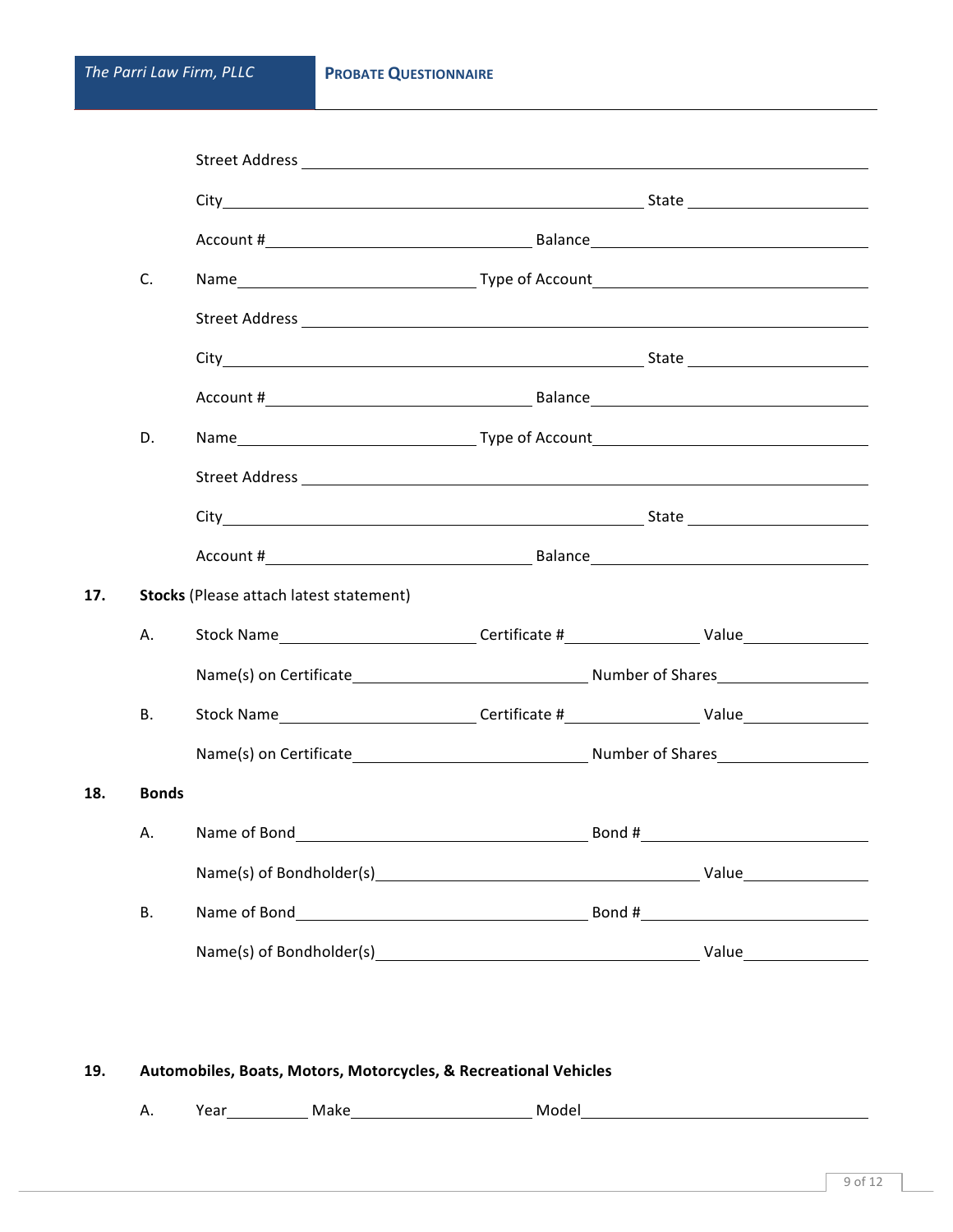**20.** 

|     |                    |                                        | VIN Body Style Reserves the Body Style State of the State of the Body Style State of the State of the State of T                                                                                                                   |
|-----|--------------------|----------------------------------------|------------------------------------------------------------------------------------------------------------------------------------------------------------------------------------------------------------------------------------|
|     |                    |                                        |                                                                                                                                                                                                                                    |
|     |                    |                                        |                                                                                                                                                                                                                                    |
|     | <b>B.</b>          |                                        | Year Make Make Model Model                                                                                                                                                                                                         |
|     |                    |                                        |                                                                                                                                                                                                                                    |
|     |                    |                                        | Name Vehicle Registered in Samuel Communication and Communication and Communication and Communication and Communication and Communication and Communication and Communication and Communication and Communication and Communic     |
|     |                    |                                        |                                                                                                                                                                                                                                    |
|     | C.                 |                                        | Year Make Make Model Model Model Number of the Model Allen Model Allen Model Allen Model Allen Model Allen Model Allen Model Allen Model Allen Model Allen Model Allen Model Allen Model Allen Model Allen Model Allen Model A     |
|     |                    |                                        |                                                                                                                                                                                                                                    |
|     |                    |                                        |                                                                                                                                                                                                                                    |
|     |                    |                                        |                                                                                                                                                                                                                                    |
| 20. | <b>Collections</b> |                                        |                                                                                                                                                                                                                                    |
|     | А.                 |                                        | Collection <b>Collection</b>                                                                                                                                                                                                       |
|     |                    |                                        | Value Location Location Location Location Location Location Location Location Location Location Location Location                                                                                                                  |
|     | <b>B.</b>          |                                        | Collection <b>Collection</b>                                                                                                                                                                                                       |
|     |                    |                                        |                                                                                                                                                                                                                                    |
| 21. |                    | <b>Furniture &amp; Household Goods</b> |                                                                                                                                                                                                                                    |
|     | А.                 |                                        | Value <b>William Strategie Strategie Production</b>                                                                                                                                                                                |
|     | В.                 |                                        | Value _______________                                                                                                                                                                                                              |
|     | C.                 |                                        | <b>Value Contract Contract Contract Contract Contract Contract Contract Contract Contract Contract Contract Contract Contract Contract Contract Contract Contract Contract Contract Contract Contract Contract Contract Contra</b> |
|     | D.                 |                                        |                                                                                                                                                                                                                                    |
|     |                    |                                        |                                                                                                                                                                                                                                    |

# **22. Additional Miscellaneous Property**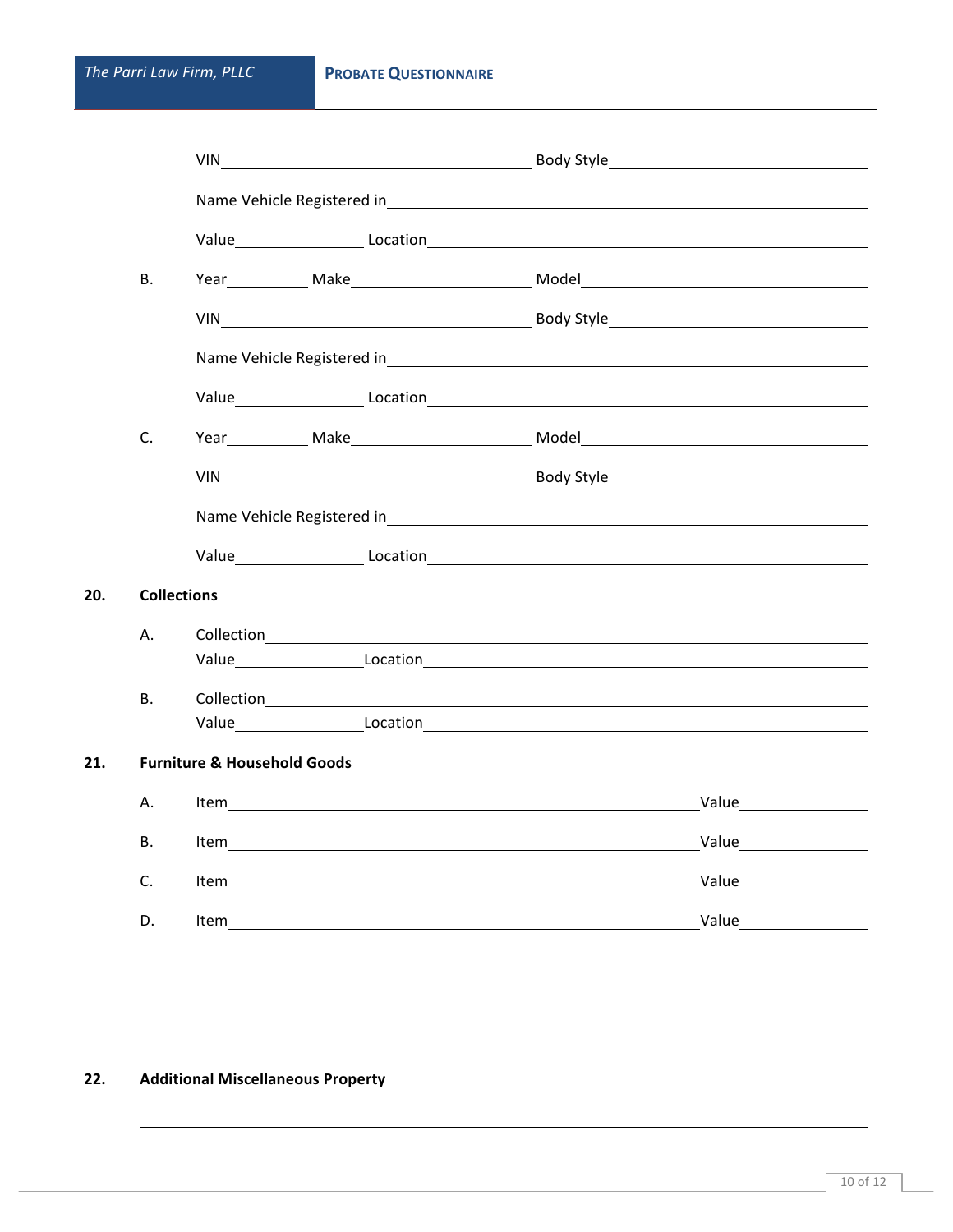|           | <b>FUNERAL HOME</b> |                                                                                                    |  |
|-----------|---------------------|----------------------------------------------------------------------------------------------------|--|
|           |                     |                                                                                                    |  |
|           |                     |                                                                                                    |  |
|           |                     |                                                                                                    |  |
|           |                     |                                                                                                    |  |
|           |                     |                                                                                                    |  |
|           | <b>RECEIVABLES</b>  |                                                                                                    |  |
|           |                     |                                                                                                    |  |
|           |                     | List any receivables to which the decedent was entitled (i.e., Notes, Mortgages, Unsecured Debts): |  |
|           |                     |                                                                                                    |  |
|           |                     |                                                                                                    |  |
|           |                     |                                                                                                    |  |
|           |                     |                                                                                                    |  |
| А.        |                     | Amount of Receivable: \$                                                                           |  |
| <b>B.</b> |                     |                                                                                                    |  |
|           |                     |                                                                                                    |  |
|           |                     |                                                                                                    |  |

### **25. PRIOR GIFTS**

Did Decedent make any gifts in excess of \$10,000 in any calendar year to any one individual?